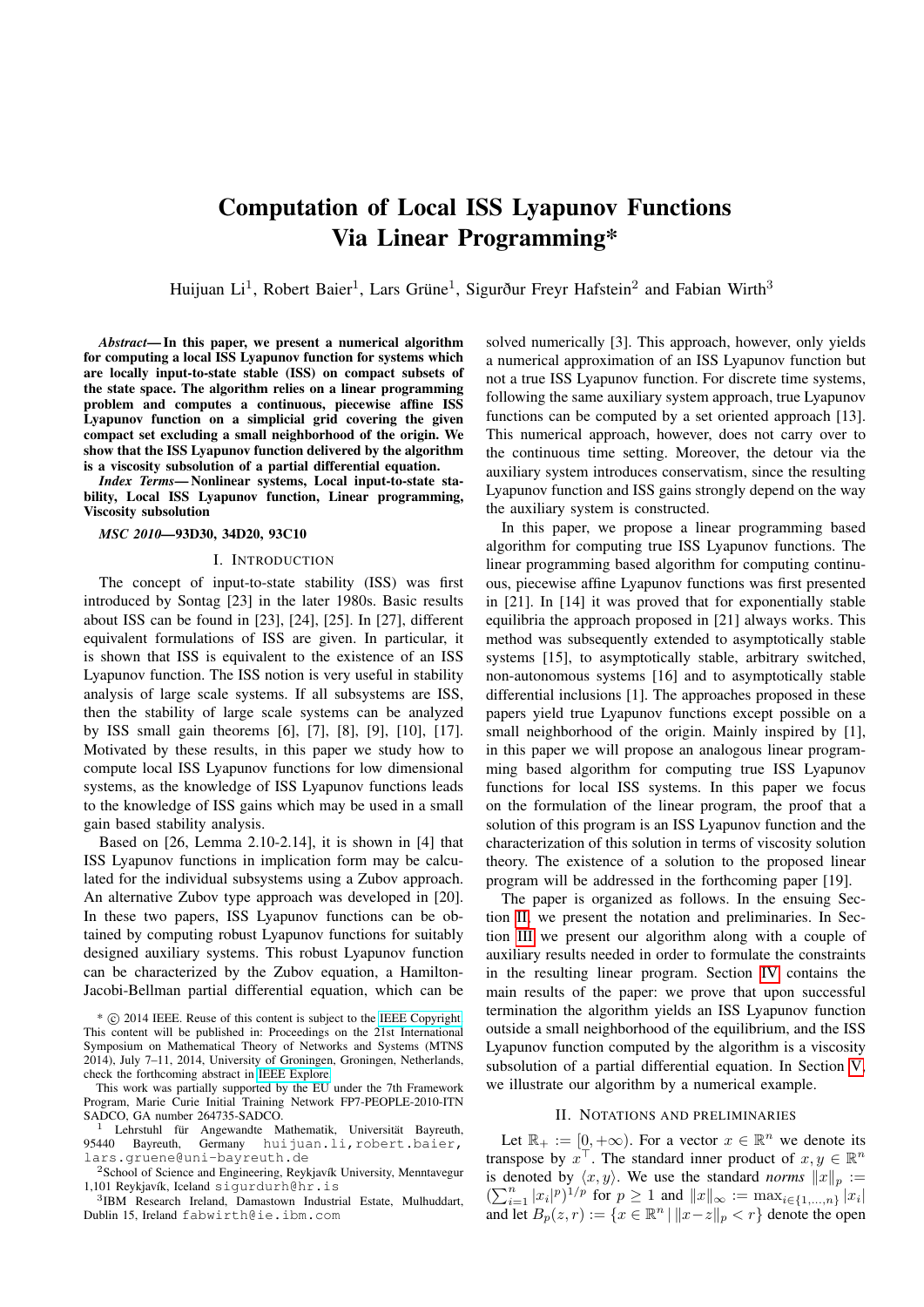ball of radius r around z in the norm  $\|\cdot\|_p$ . The *induced matrix norm* is defined by  $||A||_p := \max_{||x||_p=1} ||Ax||_p$ . By  $||u||_{\infty,p} = \operatorname{ess} \sup_{t>0} ||u(t)||_p$  we denote the *essential supremum norm* of a measurable function  $u : \mathbb{R}_+ \to \mathbb{R}^m$ .

The *convex hull* of vectors  $x_0, x_1, \ldots, x_m \in \mathbb{R}^n$  is given by

$$
\operatorname{co}\{x_0,\ldots,x_m\} := \left\{\sum_{i=0}^m \lambda_i x_i : 0 \le \lambda_i \le 1, \sum_{i=0}^m \lambda_i = 1\right\}.
$$

A set of vectors  $x_0, x_1, \ldots, x_m \in \mathbb{R}^n$  is called *affine independent* if  $\sum_{i=1}^{m} \lambda_i (x_i - x_0) = 0$  implies  $\lambda_i = 0$ for all  $i = 1, \ldots, m$ . This definition is independent of the numbering of the  $x_i$ , that is, of the choice of the reference point  $x_0$ .

In this paper we consider nonlinear perturbed systems described by the ordinary differential equation

<span id="page-1-0"></span>
$$
\dot{x} = f(x, u) \tag{1}
$$

with vector field  $f : \mathbb{R}^n \times \mathbb{R}^m \to \mathbb{R}^n$ ,  $f(0,0) = 0$ , state  $x \in \mathbb{R}^n$  and perturbation input  $u \in \mathbb{R}^m$ . The *admissible input values* are given by  $U_R := \text{cl } B_1(0,R) \subset \mathbb{R}^m$  for a constant R > 0 and the *admissible input functions* by  $u \in \mathcal{U}_R := \{u : \mathbb{R} \to \mathbb{R}^m \text{ measurable } | \|u\|_{\infty, 1} \leq R \}.$ 

We assume

(H1) The vector field  $f$  is twice continuously differentiable with respect to  $x$  and  $u$ .

The following definition specifies the stability property we are considering in this paper and uses  $\mathcal{K}_{\infty}$  and  $\mathcal{KL}$  functions (see e.g. [18], [28]).

*Definition 1:* System [\(1\)](#page-1-0) is called *locally input-to-state stable (ISS)*, if there exist  $\rho^x > 0$ ,  $\rho^u > 0$ ,  $\gamma \in \mathcal{K}_{\infty}$  and  $\beta \in \mathcal{KL}$  such that for all  $||x(0)||_2 \leq \rho^x$  and  $||u||_{\infty} \leq \rho^u$ 

$$
||x(t, x(0), u)||_2 \leq \beta(||x(0)||_2, t) + \gamma(||u||_{\infty}) \ \forall t \in \mathbb{R}_+.
$$
 (2)

If  $\rho^x = \rho^u = \infty$ , then system [\(1\)](#page-1-0) is called *input-to-state stable (ISS)*.

Observe that ISS implies that the origin is an equilibrium of [\(1\)](#page-1-0) which is locally asymptotically stable for  $u \equiv 0$ .

It is known that the ISS property of [\(1\)](#page-1-0) is equivalent to the existence of an ISS Lyapunov function for [\(1\)](#page-1-0), see [26]. While this Lyapunov function is even guaranteed to be smooth, in what follows we will work with nonsmooth Lyapunov functions. In order to define these functions, we need a generalized notion of the gradient and for our purpose Clarke's subdifferential turns out to be useful. Since we are exclusively dealing with Lipschitz functions, we can use the following definition, cf. [5, Theorem 2.5.1].

*Definition 2:* For a Lipschitz continuous function V :  $\mathbb{R}^n \to \mathbb{R}$ , *Clarke's subdifferential* is given by

$$
\partial_{Cl} V(x) := \text{co} \{ \lim_{i \to \infty} \nabla V(x_i) \mid \lim_{i \to \infty} x_i = x, \nabla V(x_i) \text{ and } \lim_{i \to \infty} \nabla V(x_i) \text{ exist} \}.
$$
 (3)

The elements  $\xi \in \partial_{Cl} V(x)$  are called *generalized gradients*. Now we can state the definition of a nonsmooth ISS Lyapunov function.

*Definition 3:* Let  $\mathcal{G} \subseteq \mathbb{R}^n$  with  $0 \in \text{int } \mathcal{G}$ . A Lipschitz continuous function  $V : \mathcal{G} \to \mathbb{R}_+$  is said to be a *(local) nonsmooth ISS Lyapunov function* for system [\(1\)](#page-1-0) on G if there exist  $\mathcal{K}_{\infty}$  functions  $\psi_1$ ,  $\psi_2$ ,  $\alpha$  and  $\beta$  such that

<span id="page-1-3"></span><span id="page-1-2"></span>
$$
\psi_1(\|x\|_2) \le V(x) \le \psi_2(\|x\|_2),\tag{4}
$$

$$
\langle \xi, f(x, u) \rangle \le -\alpha(\|x\|_2) + \beta(\|u\|_1) \tag{5}
$$

hold for all  $x \in \mathcal{G}$ ,  $u \in U_R$  and  $\xi \in \partial_{Cl} V(x)$ . If  $\mathcal{G} = \mathbb{R}^n$  and  $R = \infty$ , then V is called a *global nonsmooth ISS Lyapunov function*.

In order to state the relationship between the ISS Lyapunov function delivered by the algorithm which we will propose and a viscosity subsolution of a partial differential equation, we now recall the definition of viscosity solutions. For more details of this theory we refer to [2, Sec. II.1 and III.2]. Here,  $C<sup>1</sup>$ -test functions are used to avoid the gradient of the solution at points of non-differentiability in the domain.

*Definition 4 ([2, Chap. II, Def. 1.1]):*

Given an open subset  $\Omega$  of  $\mathbb{R}^n$  and a continuous function  $H: \Omega \times \mathbb{R} \times \mathbb{R}^n \to \mathbb{R}$ , we consider the partial differential equation

<span id="page-1-1"></span>
$$
H(x, W, DW) = 0 \qquad \forall x \in \Omega \tag{6}
$$

for a continuous function  $W : \mathbb{R}^n \to \mathbb{R}$ . We say that a continuous function  $W : \mathbb{R}^n \to \mathbb{R}$  is a *viscosity subsolution* (resp. *supersolution*) of the equation if for all test functions  $\phi \in C^1(\Omega)$  and  $x \in \arg\max_{\Omega}(W - \phi)$  (resp.  $x \in$  $\arg \min_{\Omega} (W - \phi)$ ) we have

$$
H(x, W(x), D\phi(x)) \le 0 \tag{7}
$$

$$
resp. H(x, W(x), D\phi(x)) \ge 0.
$$
 (8)

A continuous function  $W : \Omega \to \mathbb{R}$  is said to be a *viscosity solution* of [\(6\)](#page-1-1) if W is a viscosity supersolution and a viscosity subsolution of [\(6\)](#page-1-1).

*Remark 1:* A Lipschitz continuous viscosity solution satisfies almost everywhere the partial differential equation [\(6\)](#page-1-1) due to [2, Chap. II, Proposition 1.9].

Based on [2, Chap. II, Lemma 1.7], the set of derivatives  $D\phi(x)$  for  $x \in \arg \min_{\Omega}(W - \phi)$  coincides with the set

$$
D^{-}W(x) :=
$$
  
\n
$$
\{p \in \mathbb{R}^n : \liminf_{y \to x, y \in \Omega} \frac{W(y) - W(x) - \langle p, y - x \rangle}{\|x - y\|_2} \ge 0\}
$$
 (9)

and the set of derivatives  $D\phi(x)$  for  $x \in \arg \max_{\Omega}(W - \phi)$ equals the following set:

$$
D^+W(x) :=
$$
  
\n
$$
\{p \in \mathbb{R}^n : \limsup_{y \to x, y \in \Omega} \frac{W(y) - W(x) - \langle p, y - x \rangle}{\|x - y\|_2} \le 0\}
$$
 (10)

Therefore, one can equivalently define viscosity solution by the sets  $D-W(x)$  and  $D+W(x)$  which are called *sub*- and *superdifferentials*, respectively, i.e.

$$
H(x, W(x), p) \le 0 \qquad \forall p \in D^{+}W(x), \quad (11)
$$

<span id="page-1-4"></span>
$$
resp. H(x, W(x), p) \ge 0 \qquad \forall p \in D^{-}W(x). \tag{12}
$$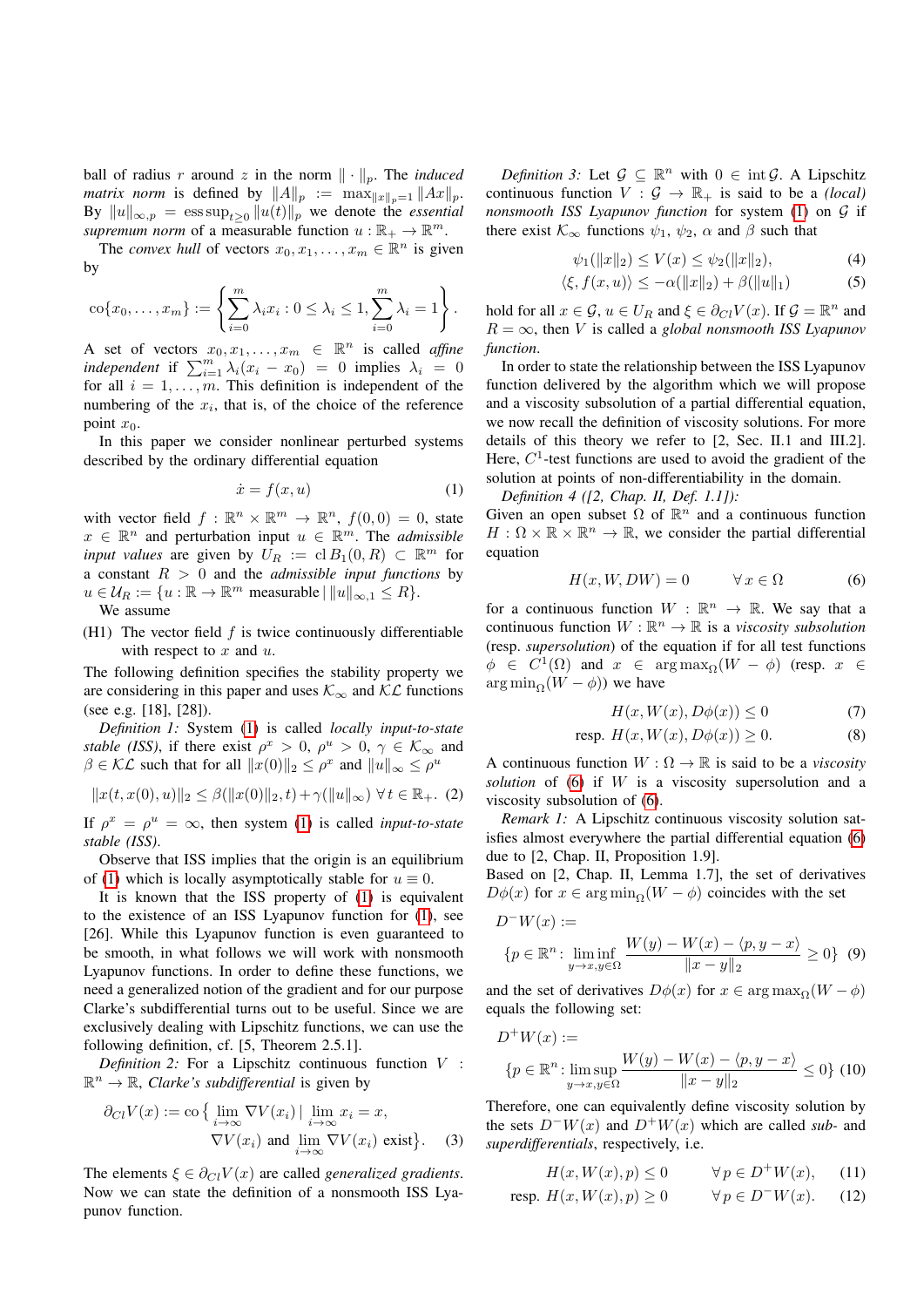*Remark 2:* For any locally Lipschitz continuous function  $W : \Omega \to \mathbb{R}$  the sub- and superdifferentials satisfy (cf. [2, Chap. II, (4.6)])

$$
D^{-}W(x) \cup D^{+}W(x) \subseteq \partial_{Cl}W(x) \qquad \forall x \in \Omega. \quad (13)
$$
  
III. THE ALGORITHM

<span id="page-2-0"></span>In this section we are going to introduce the linear programming based algorithm to compute an ISS Lyapunov function on a compact set  $\mathcal{G} \subset \mathbb{R}^n$  with  $0 \in \text{int } \mathcal{G}$  and perturbation inputs from the set  $U_R \subset \mathbb{R}^m$ . The algorithm uses linear programming and the representation of the function on a simplicial grid in order to obtain a numerical representation as a continuous, piecewise affine function. By taking into account interpolation errors, the algorithm yields a true ISS Lyapunov function, not only an approximative one.

## *A. Definitions*

We recall the following basic definitions: A simplex in  $\mathbb{R}^n$  is a set of the form  $\Sigma = \text{co}\{x_0, x_1, \ldots, x_j\}$ , where  $x_0, x_1, \ldots, x_j$  are affine independent. The faces of  $\Sigma$  are given by  $\text{co}\{x_{i_0}, \ldots, x_{i_k}\}$ , where  $\{x_{i_0}, \ldots, x_{i_k}\}$  ranges over the subsets of  $\{x_0, x_1, \ldots, x_j\}$ . An *n*-simplex is generated by a set of  $n+1$  affine independent vertices. A collection S of simplices in  $\mathbb{R}^n$  is called a simplicial complex, if

- (i) for every  $\Sigma \in \mathcal{S}$ , all faces of  $\Sigma$  are in  $\mathcal{S}$ ,
- (ii) for all  $\Sigma_1, \Sigma_2 \in S$  the intersection  $\Sigma_1 \cap \Sigma_2$  is a face of both  $\Sigma_1$  and  $\Sigma_2$  (or empty).

Some authors consider the empty simplex to be a face of every  $\Sigma$ , so that the last statement in (ii) is superfluous, but this will have no relevance in the present paper. The *diameter* of a simplex  $\Sigma$  is defined as diam( $\Sigma$ ) := max<sub>x,y∈</sub> $\Sigma$  ||x−y||<sub>2</sub>.

We now return to our problem. We assume that  $\mathcal{G} \subset \mathbb{R}^n$ may be partitioned into finitely many *n*-simplices  $T =$  ${T_\nu | \nu = 1, ..., N}$ , so that T defines a simplicial complex. Here we require that  $0 \in \mathcal{T}_{\nu}$  if only if 0 is a vertex of  $\mathcal{T}_{\nu}$ . By assumption, we may also partition  $U_R$  into m-simplices  $\mathcal{T}_u = \{ \Gamma_{\kappa}^u \mid \kappa = 1, \ldots, N_u \}$  defining a simplicial complex. We briefly write  $h_{x,\nu} = \text{diam}(\Gamma_{\nu}), h_{u,\kappa} = \text{diam}(\Gamma_{\kappa}^u)$  and  $h_x = \max_{\nu=1,...,N} h_{x,\nu}, h_u = \max_{\kappa=1,...,N_u} h_{u,\kappa}.$  For each  $x \in \mathcal{G}$  we define the *active index set*  $I_{\mathcal{T}}(x) := \{v \in$  $\{1, \ldots, N\} | x \in \Gamma_{\nu} \}.$  For the simplices  $\mathcal{T}_{u}$ , we additionally assume that

for each simplex 
$$
\Gamma_{\kappa}^u \in \mathcal{T}_u
$$
, the vertices of  $\Gamma_{\kappa}^u$   
are in the same closed orthant. (14)

Let  $PL(\mathcal{T})$  denote the space of continuous functions V:  $\mathcal{G} \to \mathbb{R}$  which are affine on each simplex, i.e., there are  $a_{\nu} \in \mathbb{R}, w_{\nu} \in \mathbb{R}^n, \nu = 1, \dots, N$ , such that

$$
V|_{\Gamma_{\nu}}(x) = \langle w_{\nu}, x \rangle + a_{\nu} \qquad \forall x \in \Gamma_{\nu}, \Gamma_{\nu} \in \mathcal{T} \quad (15)
$$

$$
\nabla V_{\nu} := \nabla V|_{\text{int } \Gamma_{\nu}} \equiv const = w_{\nu} \quad \forall \Gamma_{\nu} \in \mathcal{T}.
$$
 (16)

With  $\nabla V_{\nu,k}$  we denote the k-th component of  $\nabla V_{\nu}$ .

<span id="page-2-6"></span>Likewise, we define  $PL^u(\mathcal{T}^u)$ . Observe that our assumption on the vertices of the  $\Gamma_{\kappa}^u$  implies that the map  $u \mapsto ||u||_1$ is contained in  $PL^u(\mathcal{T}^u)$ .

*Remark 3:* In order to ensure that a given function  $V \in$  $PL(\mathcal{T})$  is an ISS Lyapunov function, in the algorithm we will in particular have to ensure the inequality

$$
\langle \xi, f(x, u) \rangle \le -\|x\|_2 + r\|u\|_1 \quad \forall \xi \in \partial_{Cl} V(x). \tag{17}
$$

To this end, observe that from the definition it follows that for any function  $V \in PL(T)$  Clarke's subdifferential is given by

<span id="page-2-1"></span>
$$
\partial_{Cl} V(x) = \text{co}\{\nabla V_{\nu} \mid \nu \in I_{\mathcal{T}}(x)\}.
$$
 (18)

Hence, for fixed  $x$  and  $u$  inequality [\(17\)](#page-2-1) becomes

$$
\langle \xi, f(x, u) \rangle \le -\|x\|_2 + r\|u\|_1 \quad \forall \xi \in \text{co}\{\nabla V_{\nu} \mid \nu \in I_{\mathcal{T}}(x)\}.
$$

Linearity of the scalar product in its first argument implies the equivalence to

<span id="page-2-2"></span>
$$
\langle \nabla V_{\nu}, f(x, u) \rangle \le -\|x\|_2 + r\|u\|_1 \quad \forall \nu \in I_{\mathcal{T}}(x). \tag{19}
$$

An inequality of this type will be used for ensuring [\(17\)](#page-2-1) in the algorithm.

# *B. Interpolation errors*

As in [1], [16], the key idea for the numerical computation of a true Lyapunov function lies in incorporating estimates for the interpolation errors on  $\mathcal{T}$  — and in this paper also on  $\mathcal{T}^u$  — into the constraints of a linear program. In this section we analyze the error terms we need for this purpose.  $\sum$ Let  $x \in \Gamma_{\nu} = \text{co}\{x_0, x_1, \dots, x_n\} \in \mathcal{T}, x =$ <br>  $\sum_{i=0}^{n} \lambda_i x_i, 0 \leq \lambda_i \leq 1, \sum_{i=0}^{n} \lambda_i = 1$  and  $u \in \Gamma_{\kappa}^u =$  $\{c_0\}_{u_0, u_1, \ldots, u_m\} \in \mathcal{T}_u, u = \sum_{j=0}^{n-m} \mu_j u_j, 0 \leq \mu_j \leq 1,$  $\sum_{j=0}^{\widetilde{m}} \mu_j = 1.$ 

The basic idea of the algorithm is to impose conditions on V in the vertices  $x_i$  of the simplices  $\Gamma_{\nu} \in \mathcal{T}$  which ensure that the function  $V$  satisfies the inequalities [\(4\)](#page-1-2) and [\(19\)](#page-2-2) on the whole set  $\mathcal{G}$ .

In order to ensure [\(4\)](#page-1-2), we impose the condition

<span id="page-2-5"></span><span id="page-2-4"></span>
$$
V(x_i) \ge ||x_i||_2 \tag{20}
$$

for every vertex  $x_i \in \Gamma$  and  $V(0) = 0$ . Note that this implies [\(4\)](#page-1-2) for all  $x \in \mathcal{G} \setminus B_2(0, \epsilon)$ .

In order to make sure that  $V(x)$  satisfies [\(19\)](#page-2-2) for all  $x \in$  $\Gamma_{\nu} \in \mathcal{G}, u \in \Gamma_{\kappa}^u \in \mathcal{G}_u$  via imposing inequalities in the node values  $V(x_i)$ , we need to incorporate an estimate of the interpolation error into the inequalities. To this end, we demand that

<span id="page-2-3"></span>
$$
\langle \nabla V_{\nu}, f(x_i, u_j) \rangle - r \| u_j \|_1 + \| \nabla V_{\nu} \|_1 A_{\nu, \kappa} \le - \| x_i \|_2, \tag{21}
$$

for all  $i = 0, 1, 2, ..., n$ ,  $j = 0, 1, ..., m$ . Here  $A_{\nu,\kappa} \ge 0$  is a bound for the interpolation error of f in the points  $(x, u)$ with  $x \in \Gamma_{\nu} \in \mathcal{G}$ ,  $u \in \Gamma_{\kappa}^u \in \mathcal{G}_u$ ,  $x \neq x_i$ ,  $u \neq u_j$ .

*Remark 4:* Close to the origin the positive term  $\|\nabla V_{\nu}\|_{1}A_{\nu,\kappa}$  may become predominant on the left hand side of [\(21\)](#page-2-3), thus rendering [\(21\)](#page-2-3) infeasible. This is the reason for excluding a small ball  $B_2(0, \epsilon)$  in the construction of  $V$ . Under certain conditions on  $f$  this problem can be circumvented by choosing suitably shaped simplices near the origin. In order to keep the presentation in this paper concise we do not go into details here and refer to [11], instead.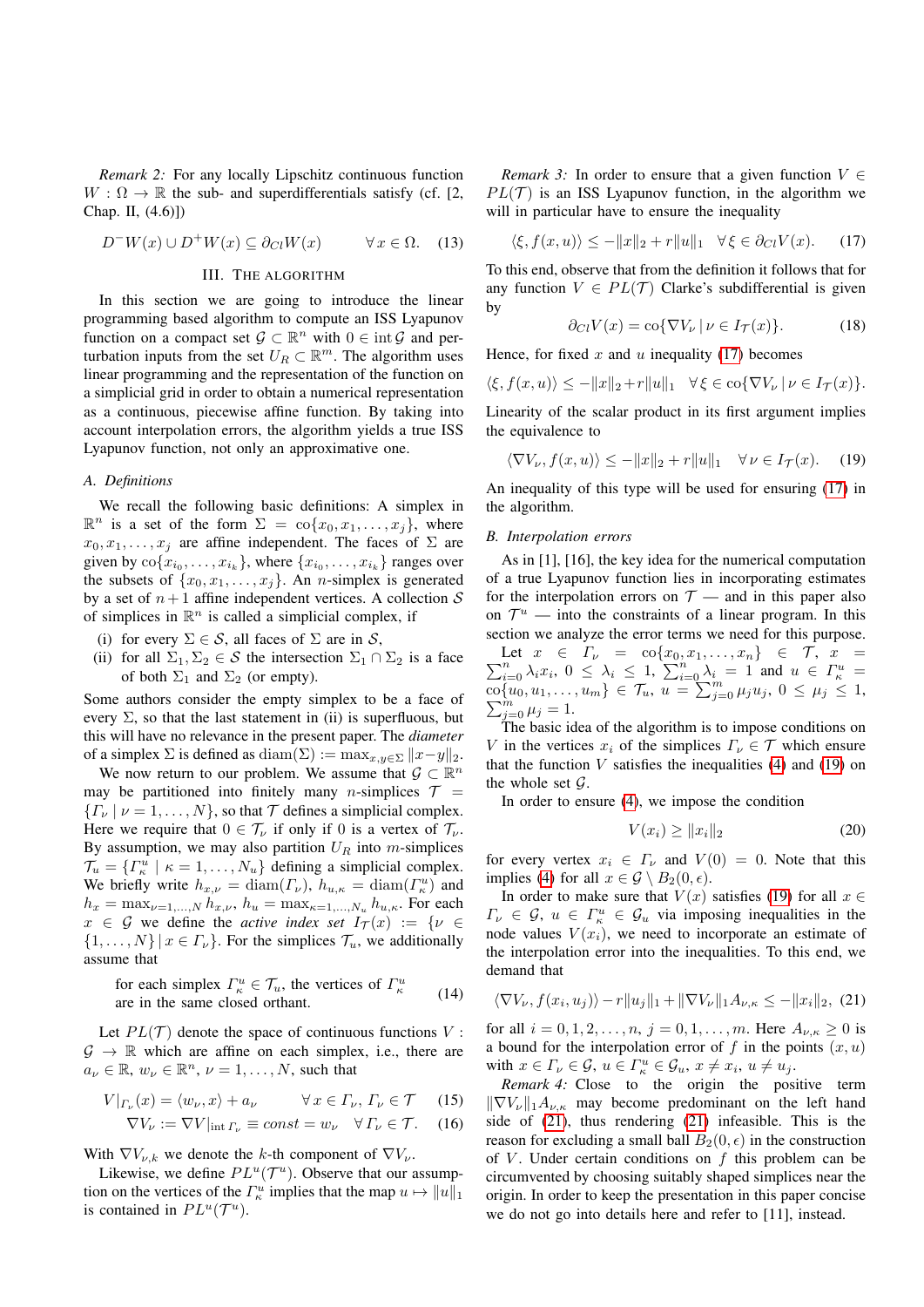Since [\(21\)](#page-2-3) will be incorporated as an inequality constraint in the linear optimization problem to be formulated, below, we need to derive an estimate for  $A_{\nu,\kappa}$  before we can formulate the algorithm. For this purpose we introduce the following Proposition [1.](#page-3-0) Here, for a function  $g : \mathbb{R}^n \times \mathbb{R}^m \to$ R which is twice differentiable w.r.t. to its first argument, we denote the Hessian of  $g(x, u)$  w.r.t. x at z by

$$
H_g(z, u) = \begin{bmatrix} \frac{\partial^2 g(x, u)}{\partial x_1^2} \Big|_{x=z} & \cdots & \frac{\partial^2 g(x, u)}{\partial x_1 \partial x_n} \Big|_{x=z} \\ \frac{\partial^2 g(x, u)}{\partial x_n \partial x_1} \Big|_{x=z} & \cdots & \frac{\partial^2 g(x, u)}{\partial x_n^2} \Big|_{x=z} \end{bmatrix}.
$$

For the first argument  $x \in \Gamma_{\nu}$ , let

<span id="page-3-1"></span>
$$
H_x(u) := \max_{z \in \Gamma_\nu} \|H_g(z, u)\|_2,\tag{22}
$$

and let  $\overline{K}_x$  denote a positive constant satisfying

<span id="page-3-2"></span>
$$
\max_{\substack{z \in \varGamma_{\nu} \\ r,s=1,2,\dots,n}} \left| \frac{\partial^2 g(z,u)}{\partial x_r \partial x_s} \right| \le \overline{K}_x \quad (u \in U_R). \tag{23}
$$

In the next proposition which is proved in a similar way to [1, Proposition 4.1, Lemma 4.2 and Corollary 4.3], we state properties of scalar functions  $g : \mathcal{G} \times U_R \to \mathbb{R}$  or vector functions  $g : \mathcal{G} \times U_R \to \mathbb{R}^n$  with respect to their first argument. Analogous properties hold with respect to the second argument.

<span id="page-3-0"></span> $\sum_{i=0}^{n} \lambda_i x_i \in \Gamma_{\nu}, \ \Gamma_{\nu} = \text{co}\{x_0, x_1, \ldots, x_n\}, \ \sum_{i=0}^{n} \lambda_i = 1,$ *Proposition 1:* Consider a convex combination  $x =$  $1 \geq \lambda_i \geq 0$ ,  $u \in U_R$  and a function  $g: \mathcal{G} \times U_R \to \mathbb{R}^p$  with components  $g(x, u) = (g_1(x, u), g_2(x, u), \dots, g_p(x, u))$ . If  $g_i(x, u)$  is twice continuously differentiable with respect to x with the bound  $H_x(u)$  from [\(22\)](#page-3-1) on its second derivative for some  $j = 1, \ldots, p$ , then

$$
\left| g_j \left( \sum_{i=0}^n \lambda_i x_i, u \right) - \sum_{i=0}^n \lambda_i g_j(x_i, u) \right| \le
$$
  

$$
\frac{1}{2} \sum_{i=0}^n \lambda_i H_x(u) \|x_i - x_0\|_2
$$
  

$$
\left( \max_{z \in \Gamma_{\nu}} \|z - x_0\|_2 + \|x_i - x_0\|_2 \right) \le H_x(u) h_{x,\nu}^2.
$$

Under the same differentiability assumption for all  $j =$  $1, \ldots, p$ , the estimate

<span id="page-3-3"></span>
$$
\left\| g\left(\sum_{i=0}^n \lambda_i x_i, u\right) - \sum_{i=0}^n \lambda_i g(x_i, u) \right\|_{\infty} \leq n \overline{K}_x h_{x,\nu}^2 \quad (24)
$$

holds for all  $u \in U_R$  by assuming the bounds from [\(23\)](#page-3-2).

# *C. The algorithm*

Now we have collected all the preliminaries to formulate the linear programming algorithm for computing an ISS Lyapunov function  $V$  for system [\(1\)](#page-1-0). In this algorithm, we introduce the values  $V(x_i)$  as optimization variables. Since it is desirable to obtain an ISS Lyapunov function in which the influence of the perturbation is as small as possible, the objective of the linear program will be to minimize  $r$  in [\(17\)](#page-2-1).

As explained in Remark [4,](#page-2-4) we only consider  $x$  satisfying  $x \in \mathcal{G} \setminus B_2(0, \epsilon)$  for a small  $\epsilon > 0$ . To this end we define the subsets

$$
\mathcal{T}^{\epsilon} := \{ \Gamma_{\nu} \, | \, \Gamma_{\nu} \cap B_2(0, \epsilon) = \emptyset \} \subset \mathcal{T}.
$$
 (25)

$$
\mathcal{G}^{\epsilon} := \bigcup_{\Gamma_{\nu} \in \mathcal{T}^{\epsilon}} \Gamma_{\nu} \tag{26}
$$

In the following algorithm, we will only impose the con-ditions [\(20\)](#page-2-5) in those nodes  $x_i \in \mathcal{G}$  and [\(21\)](#page-2-3) in those nodes  $x_i$  which belong to simplices  $\Gamma \in \mathcal{T}^{\epsilon}$ . Moreover, the interpolation errors  $A_{\nu,\kappa}$  will be replaced by the values derived in the previous section.

# Algorithm

We solve the following linear optimization problem.

$$
\begin{cases}\n\epsilon > 0, \\
x_i, \|x_i\|_2 \text{ for all vertices } x_i \text{ of each } \\
\text{simplex } \Gamma_{\nu} \in \mathcal{T}, \\
u_j, \|u_j\|_1 \text{ for all vertices } u_j \text{ of each } \\
\text{simplex } \Gamma_{\kappa}^u \in \mathcal{T}_u,\n\end{cases}
$$
\n(27)\n
$$
h_{x,\nu} \text{ for each simplex } \Gamma_{\nu} \in \mathcal{T}^{\epsilon},
$$
\n
$$
\begin{cases}\nh_{u,\kappa} \text{ for each simplex } \Gamma_{\kappa}^u \in \mathcal{T}_u, \\
\overline{K}_x, \overline{K}_u \text{ from (24) with respect to } x, u, \\
\text{for } g(x, u) = f(x, u) \text{ from (1)}.\n\end{cases}
$$

Optimization variables:

\n
$$
\begin{cases}\nV_{x_i} \text{ for all vertices } x_i \text{ of all simplices } \Gamma_{\nu} \in \mathcal{T}, \\
C_{\nu,k} \text{ for } k = 1, 2, \ldots, n \\
\text{ and every } \Gamma_{\nu} \in \mathcal{T}^{\epsilon}, \\
r \in \mathbb{R}_+.\n\end{cases}
$$
\n(28)

Optimization problem: (29)

minimize r subject to

<span id="page-3-4"></span>
$$
(A1): V_{x_i} \ge ||x_i||_2 \text{ for all vertices } x_i \text{ of each}
$$

$$
\begin{aligned}\n&\text{simplex } \Gamma_{\nu} \in \mathcal{T}, \\
(A2): \ |\nabla V_{\nu,k}| &\leq C_{\nu,k} \text{ for each simplex} \\
&\Gamma_{\nu} \in \mathcal{T}^{\epsilon}, \ k = 1, 2, \dots, n, \\
(A3): \ \langle \nabla V_{\nu}, f(x_i, u_j) \rangle - r \|u_j\|_1 \\
&\quad + (n\overline{K}_x h_{x,\nu}^2 + m\overline{K}_u h_{u,\kappa}^2) \sum_{k=1}^n C_{\nu,k} \\
&\leq -\|x_i\|_2,\n\end{aligned}
$$

for all vertices  $x_i$  of each simplex  $\Gamma_{\nu} \in \mathcal{T}^{\epsilon}$ , all vertices  $u_j$  of each simplex  $\Gamma_{\kappa}^u \in \mathcal{T}_u$ .

- *Remark 5:* (i) The condition (A1) makes sure  $V(x) \geq$  $||x||_2$  for  $x \in \mathcal{G}$ .
- (ii) The condition  $(A2)$  defines linear constraints on the optimization variables  $V_{x_i}$ ,  $C_{\nu,k}$ .

*Remark 6:* If the above linear optimization problem has a feasible solution, then the values  $V(x_i) = V_{x_i}$  from this feasible solution at all vertices  $x_i$  of all simplices  $\Gamma_{\nu} \in \mathcal{T}$  and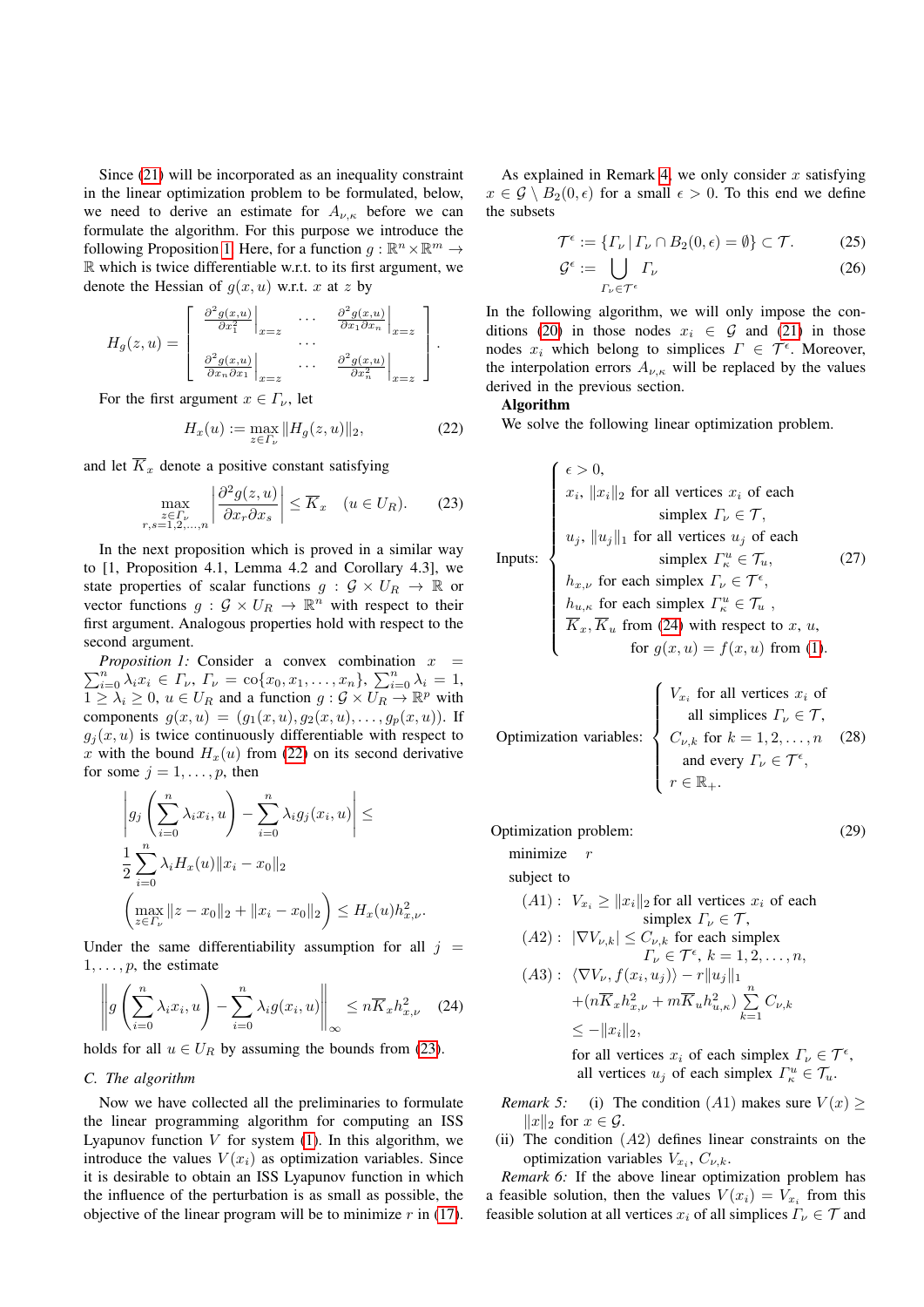the condition  $V(x) \in PL(\mathcal{T})$  uniquely define a continuous, piecewise affine function

<span id="page-4-1"></span>
$$
V: \mathcal{G} \to \mathbb{R}.\tag{30}
$$

## IV. MAIN RESULT

<span id="page-4-0"></span>In this section we formulate and prove our two main results. We show that any feasible solution  $V(x)$  of our algorithm defines an ISS Lyapunov function on  $\mathcal{G}^{\epsilon}$  and prove that this ISS Lyapunov function is a viscosity subsolution of a Hamilton-Jacobi-Bellman partial differential equation. We start with the former.

<span id="page-4-3"></span>*Theorem 1:* If the assumption (H1) holds, and the linear optimization problem [\(29\)](#page-3-4) has a feasible solution, then the function V from [\(30\)](#page-4-1) is an ISS Lyapunov function on  $\mathcal{G}^{\epsilon}$ , i.e., it satisfies [\(4\)](#page-1-2) and [\(5\)](#page-1-3) for all  $x \in \mathcal{G}^{\epsilon}$ .

 $\sum_{i=0}^{n} \lambda_i x_i \in \Gamma_{\nu}, \ \Gamma_{\nu} = \text{co}\{x_0, x_1, \dots, x_n\} \in \mathcal{T}^{\epsilon},$ <br>  $\sum_{i=0}^{n} \lambda_i = 1, \ 0 \leq \lambda_i \leq 1$ , and  $u = \sum_{j=0}^{m} \mu_j u_j \in \Gamma_{\kappa}^{u}$ , *Proof:* Consider convex combinations x  $\overline{\Gamma_{\kappa}^{u}} = \text{co}\{u_0, u_1, \ldots, u_m\} \in \mathcal{T}_u, \ \sum_{j=0}^{m} \mu_j = 1, \ 0 \leq \mu_j \leq 1.$ As  $V(x)$  is affine on  $\Gamma_{\nu}$  and the constraint from  $(A1)$  and

the convexity of the norm  $\|\cdot\|_2$  hold, we obtain

$$
V(x) = V\left(\sum_{i=0}^{n} \lambda_i x_i\right) = \sum_{i=0}^{n} \lambda_i V(x_i) \ge \sum_{i=0}^{n} \lambda_i ||x_i||_2
$$
  

$$
\ge \left\|\sum_{i=0}^{n} \lambda_i x_i\right\|_2 = ||x||_2 > 0
$$
 (31)

for all  $x \in \mathcal{G}^{\epsilon}$ . Thus  $V(x)$  is positive on  $\mathcal{G}^{\epsilon}$  and the existence of  $\psi_1$  and  $\psi_2$  satisfying [\(4\)](#page-1-2) follows.

In order to prove inequality [\(17\)](#page-2-1) we compute

$$
\langle \nabla V_{\nu}, f(x, u) \rangle = \sum_{i=0}^{n} \lambda_{i} \langle \nabla V_{\nu}, f(x_{i}, \sum_{j=0}^{m} \mu_{j} u_{j}) \rangle
$$
  
+ 
$$
\langle \nabla V_{\nu}, f(\sum_{i=0}^{n} \lambda_{i} x_{i}, \sum_{j=0}^{m} \mu_{j} u_{j}) \rangle
$$
  
- 
$$
\sum_{i=0}^{n} \lambda_{i} \langle \nabla V_{\nu}, f(x_{i}, \sum_{j=0}^{m} \mu_{j} u_{j}) \rangle
$$
  

$$
\leq \sum_{i=0}^{n} \lambda_{i} \sum_{j=0}^{m} \mu_{j} \langle \nabla V_{\nu}, f(x_{i}, u_{j}) \rangle
$$
  
+ 
$$
\|\nabla V_{\nu}\|_{1} \left\| f(\sum_{i=0}^{n} \lambda_{i} x_{i}, u) - \sum_{i=0}^{n} \lambda_{i} f(x_{i}, u) \right\|_{\infty}
$$
  
+ 
$$
\sum_{i=0}^{n} \lambda_{i} \|\nabla V_{\nu}\|_{1} \left\| f(x_{i}, u) - \sum_{j=0}^{m} \mu_{j} f(x_{i}, u_{j}) \right\|_{\infty}.
$$

According to Proposition [1,](#page-3-0) the constraint (A3) ensures that V satisfies

$$
\langle \nabla V_{\nu}, f(x, u) \rangle \le -\|x\|_2 + r\|u\|_1 \tag{32}
$$

for all  $x \in \mathcal{G}^{\epsilon}$  and all  $u \in U_R$ .

*Remark 7:* We point out that an ISS-Lyapunov function defined on  $\mathcal{G}^{\epsilon}$  will only imply ISS if the maximum of V on  $\mathcal{G} \setminus \mathcal{G}^{\epsilon}$  is smaller than the minimum of V on  $\partial \mathcal{G}$ . This

condition is checked a posteriori for the solution provided by our algorithm. We remark that this condition is always satisfied if the system is ISS on  $G$ .

Now we turn to the second objective of this section, i.e., to prove that the ISS Lyapunov function delivered by the algorithm is a viscosity subsolution of a partial differential equation.

<span id="page-4-6"></span>*Theorem 2:* We assume that (H1) holds and the linear optimization problem [\(29\)](#page-3-4) has a feasible solution, then the function  $V$  from [\(30\)](#page-4-1) is a viscosity subsolution of the partial differential equation [\(33\)](#page-4-2) on  $\mathcal{G}^{\epsilon}$ 

<span id="page-4-2"></span>
$$
H(x, V(x), DV(x)) = 0 \tag{33}
$$

with the Hamiltonian

$$
H(x, V, p) = \sup_{u \in U_R} \{ \langle p, f(x, u) \rangle + ||x||_2 - r ||u||_1 \} \quad (34)
$$

defined for  $x, p \in \mathbb{R}^n$ ,  $V \in \mathbb{R}$ .

*Proof:* It follows from the proof of Theorem [1](#page-4-3)

$$
\langle \nabla V_{\nu}, f(x, u) \rangle \le -\|x\|_2 + r\|u\|_1 \tag{35}
$$

for all  $x \in \mathcal{G}^{\epsilon}$  and all  $u \in U_R$ .

According to Remark [3,](#page-2-6) we obtain

$$
\langle \xi, f(x, u) \rangle \le -\|x\|_2 + r\|u\|_1 \qquad \forall \xi \in \partial_{Cl} V(x) \tag{36}
$$

for all  $x \in \mathcal{G}^{\epsilon}$  and all  $u \in U_R$ .

Thus the following inequality [\(37\)](#page-4-4) holds for  $V(\cdot)$  and all  $x \in \mathcal{G}^{\epsilon}$  based on Remark [2:](#page-1-4)

$$
\sup_{u \in U_R} \left\{ \langle p, f(x, u) \rangle + ||x||_2 - r ||u||_1 \right\} \le 0 \quad \forall p \in D^+ V(x)
$$
\n(37)

Therefore the function  $V$  from [\(30\)](#page-4-1) is a viscosity subsolution of the partial differential equation [\(33\)](#page-4-2) on  $\mathcal{G}^{\epsilon}$ .

The partial differential equation [\(33\)](#page-4-2) can be transformed to a Hamilton-Jacobi-Bellman equation [\(38\)](#page-4-5) which is studied e.g. in [12, Sec. 3.5].

<span id="page-4-7"></span>*Corollary 1:* Under the assumptions of Theorem [2,](#page-4-6) the function  $V$  from [\(30\)](#page-4-1) is a viscosity subsolution of the partial differential equation [\(38\)](#page-4-5) on  $\mathcal{G}^{\epsilon}$ :

$$
\sup_{u \in U_R: 2r||u||_1 \le ||x||_2} \{ \langle DV(x), f(x, u) \rangle + \frac{1}{2} ||x||_2 \} = 0 \quad (38)
$$

*Proof:* The proof is similar to Theorem [2,](#page-4-6) but we use

$$
\langle \xi, f(x, u) \rangle \le -\frac{1}{2} \|x\|_2 \qquad \forall \xi \in \partial_{Cl} V(x) \qquad (39)
$$

<span id="page-4-5"></span><span id="page-4-4"></span>п

for all  $x \in \mathcal{G}^{\epsilon}$  satisfying  $||x||_2 \geq 2r||u||_1$ ,  $u \in U_R$ .

*Remark 8:* Based on Theorem [2](#page-4-6) and Corollary [1,](#page-4-7) it is concluded that a viscosity subsolution of a certain Hamilton-Jacobi-Bellman equation such as [\(33\)](#page-4-2), [\(38\)](#page-4-5) can be obtained by solving the linear optimization problem [\(29\)](#page-3-4).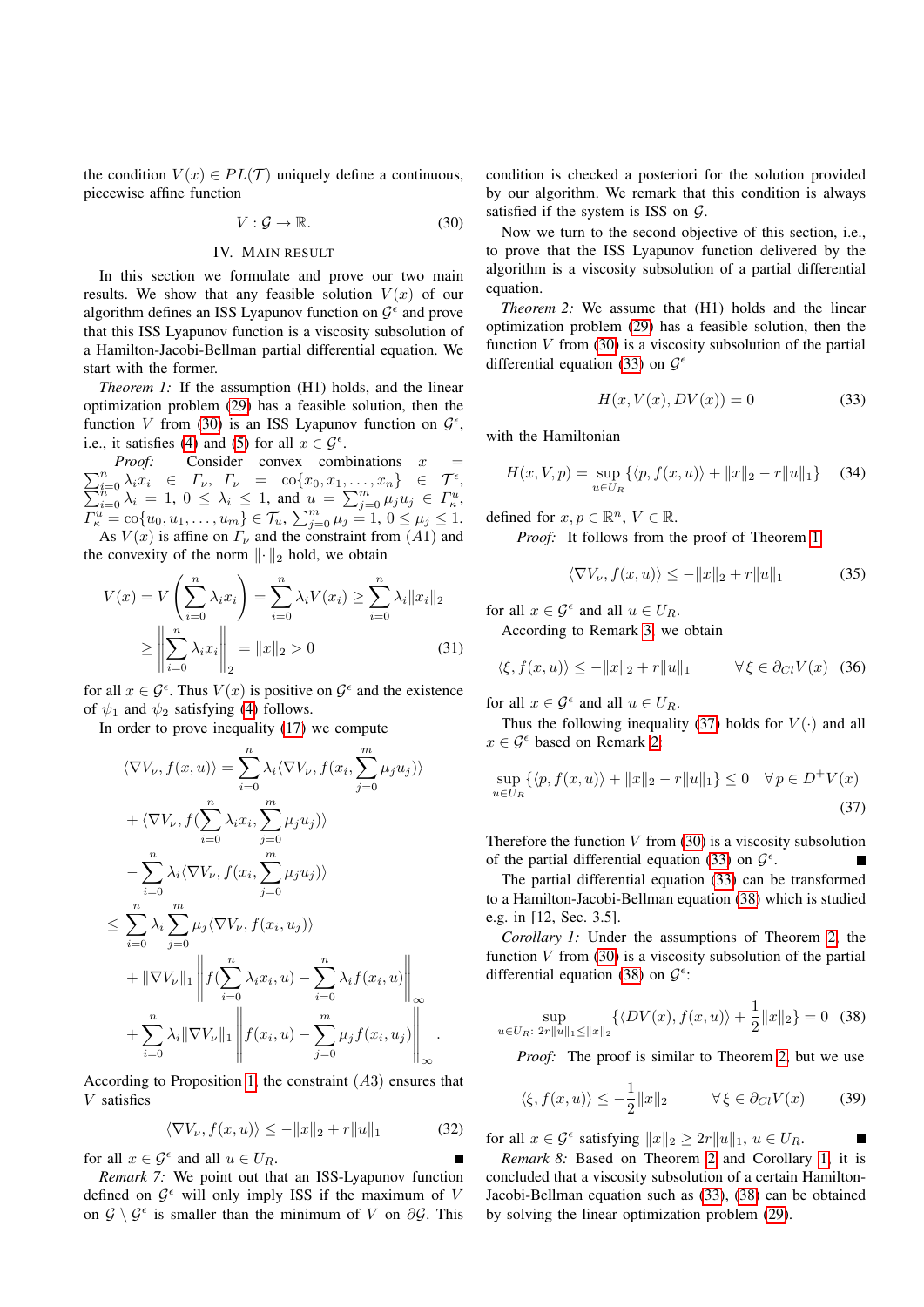## V. EXAMPLE

<span id="page-5-0"></span>In this section we illustrate the algorithm by a numerical example.

We consider the following system which is adapted from [22]

<span id="page-5-2"></span>
$$
\begin{aligned}\n\dot{x}_1 &= -x_1[0.5 - (x_1^2 + x_2^2)] + 0.1u_1^2, \\
\dot{x}_2 &= -x_2[0.5 - (x_1^2 + x_2^2)] - 0.1u_2^2,\n\end{aligned} \tag{40}
$$

where  $x \in \mathbb{R}^2$  with  $||x||_2 \le 0.3$  and  $u \in \mathbb{R}^2$ ,  $||u||_2 \le 0.3$ . The algorithm calculates the ISS Lyapunov function (see Figure [1\)](#page-5-1) on the domain excluding a ball with radius  $\varepsilon =$  $0.012$  around the origin. The minimization of r delivers the optimal value  $r = 0.213014$ .



<span id="page-5-1"></span>Fig. 1. Numerical ISS Lyapunov function  $V(x)$  delivered by the algorithm for system [\(40\)](#page-5-2) and its level sets,  $\epsilon = 0.012$ ,  $r = 0.213014$ .

## VI. CONCLUSION AND OUTLOOK

In this paper, a numerical algorithm for computing true ISS Lyapunov functions has been presented for systems which are locally ISS on compact subsets of the state space. The corresponding ISS gain is also computed by this algorithm. The results delivered by the algorithm make it is easier to analyze stability of interconnected systems by ISS small gain theorems. Furthermore, it has been proved that this ISS Lyapunov function computed by the algorithm is a viscosity subsolution of a Hamilton-Jacobi-Bellman partial differential equation.

In our future paper [19] we will prove that if the system is locally ISS, then the inequality [\(17\)](#page-2-1) can be satisfied on a given compact subset of the state space excluding a ball around the origin. We will also state conditions under which the algorithm proposed in this paper has a feasible solution. Moreover, in future research we intend to study whether the proposed algorithm can be used to compute viscosity subsolutions also for other types of Hamilton-Jacobi-Bellman equations, e.g., for equations characterizing optimal control problems [2, Chap. III and IV].

# ACKNOWLEDGEMENT

The authors would like to thank Fabio Camilli for the discussion on Theorem [2.](#page-4-6)

### **REFERENCES**

- [1] R. Baier, L. Grüne, and S. F. Hafstein, "Linear programming based Lyapunov function computation for differential inclusions," *Discrete Contin. Dyn. Syst. Ser. B*, vol. 17, no. 1, pp. 33–56, 2012.
- [2] M. Bardi and I. Capuzzo Dolcetta, *Optimal Control and Viscosity Solutions of Hamilton-Jacobi-Bellman equations*. Boston: Birkhauser, ¨ 1997.
- [3] F. Camilli, L. Grüne, and F. Wirth, "A regularization of Zubov's equation for robust domains of attraction," in *Nonlinear Control in the Year 2000*, ser. Lecture Notes in Control and Inform. Sci., A. I. et al., Ed. Berlin: Springer-Verlag, 2000, vol. 258, pp. 277–290.
- -, "Domains of attraction of interconnected systems: A Zubov method approach," in *Proc. European Control Conference (ECC 2009)*, Budapest, Hungary, 2009, pp. 91–96.
- [5] F. H. Clarke, Y. S. Ledyaev, R. J. Stern, and P. R. Wolenski, *Nonsmooth analysis and control theory*. Berlin: Springer-Verlag, 1998.
- [6] S. Dashkovskiy, B. Rüffer, and F. Wirth, "An ISS small-gain theorem for general networks," Zentrum für Technomathematik, Bremen, Germany, Berichte aus der Technomathematik 05-05, 2005. [Online]. Available: [http://www.math.uni-bremen.de/zetem/reports/reports-liste.](http://www.math.uni-bremen.de/zetem/reports/reports-liste.html) [html](http://www.math.uni-bremen.de/zetem/reports/reports-liste.html)
- [7] ——, "A small-gain type stability criterion for large scale networks of ISS systems," *Proc. of 44th IEEE Conference on Decision and Control and European Control Conference (ECC 2005)*, 2005.
- [8] ——, "Construction of ISS Lyapunov functions for networks," Zentrum für Technomathematik, Bremen, Germany, Berichte aus der Technomathematik 06-06, 2006. [Online]. Available: [www.](www.math.uni-bremen.de/\discretionary {-}{}{}zetem/\discretionary {-}{}{}reports/\discretionary {-}{}{}reports-liste.html) [math.uni-bremen.de/](www.math.uni-bremen.de/\discretionary {-}{}{}zetem/\discretionary {-}{}{}reports/\discretionary {-}{}{}reports-liste.html)\discretionary{-}{}{}zetem/\discretionary{-} {}{}reports/\discretionary{-}{}{}[reports-liste.html](www.math.uni-bremen.de/\discretionary {-}{}{}zetem/\discretionary {-}{}{}reports/\discretionary {-}{}{}reports-liste.html)
- [9] ——, "An ISS Lyapunov function for networks of ISS systems," in *Proc. 17th Int. Symp. Math. Theory of Networks and Systems (MTNS 2006)*, Kyoto, Japan, July 24-28 2006, pp. 77–82.
- [10] ——, "An ISS small-gain theorem for general networks," *Math. Control Signals Systems*, vol. 19, pp. 93–122, 2007.
- [11] P. Giesl and S. Hafstein, "Existence of piecewise linear Lyapunov functions in arbitrary dimensions," *Discrete Contin. Dyn. Syst.*, vol. 32, no. 10, pp. 3539–3565, 2012.
- [12] L. Grüne, Asymptotic behavior of dynamical and control systems under *perturbation and discretization*, ser. Lecture Notes in Math. Berlin: Springer-Verlag, 2002, vol. 1783.
- [13] L. Grüne and M. Sigurani, "Numerical ISS controller design via a dynamic game approach," in *Proc. of the 52nd IEEE Conference on Decision and Control (CDC 2013)*, 2013, pp. 1732–1737.
- [14] S. F. Hafstein, "A constructive converse Lyapunov theorem on exponential stability," *Discrete Contin. Dyn. Syst.*, vol. 10, no. 3, pp. 657–678, 2004.
- [15] ——, "A constructive converse Lyapunov theorem on asymptotic stability for nonlinear autonomous ordinary differential equations," *Dyn. Syst.*, vol. 20, no. 3, pp. 281–299, 2005.
- [16] ——, *An algorithm for constructing Lyapunov functions*, ser. Electron. J. Differ. Equ. Monogr. Texas State University–San Marcos, Department of Mathematics, San Marcos, TX, 2007, vol. 8. [Online]. Available:<http://ejde.math.txstate.edu>
- [17] Z.-P. Jiang, I. M. Y. Mareels, and Y. Wang, "A Lyapunov formulation of the nonlinear small-gain theorem for interconnected ISS systems," *Automatica J. IFAC*, vol. 32, no. 8, pp. 1211–1215, 1996.
- [18] C. M. Kellett and A. R. Teel, "On the robustness of  $K\mathcal{L}$ -stability for difference inclusions: smooth discrete-time Lyapunov functions, *SIAM J. Control Optim.*, vol. 44, no. 3, pp. 777–800 (electronic), 2005.
- [19] H. Li, R. Baier, L. Grüne, S. F. Hafstein, and F. Wirth, "A linear programming approach to the computation of ISS Lyapunov functions," Preprint, University of Bayreuth, 2013, 16 pages.
- [20] H. Li and F. Wirth, "Zubov's method for interconnected systems — a dissipative formulation," in *Proc. 20th Int. Symp. Math. Theory of Networks and Systems (MTNS 2012)*, Melbourne, Australia, 2012, paper No. 184, 8 pages. [Online]. Available: <http://hal.inria.fr/hal-00726534>
- [21] S. F. Marinósson, "Lyapunov function construction for ordinary differential equations with linear programming," *Dyn. Syst.*, vol. 17, no. 2, pp. 137–150, 2002.
- [22] A. N. Michel, N. R. Sarabudla, and R. K. Miller, "Stability analysis of complex dynamical systems: some computational methods," *Circuits Systems Signal Process.*, vol. 1, no. 2, pp. 171–202, 1982. [Online]. Available:<http://dx.doi.org/10.1007/BF01600051>